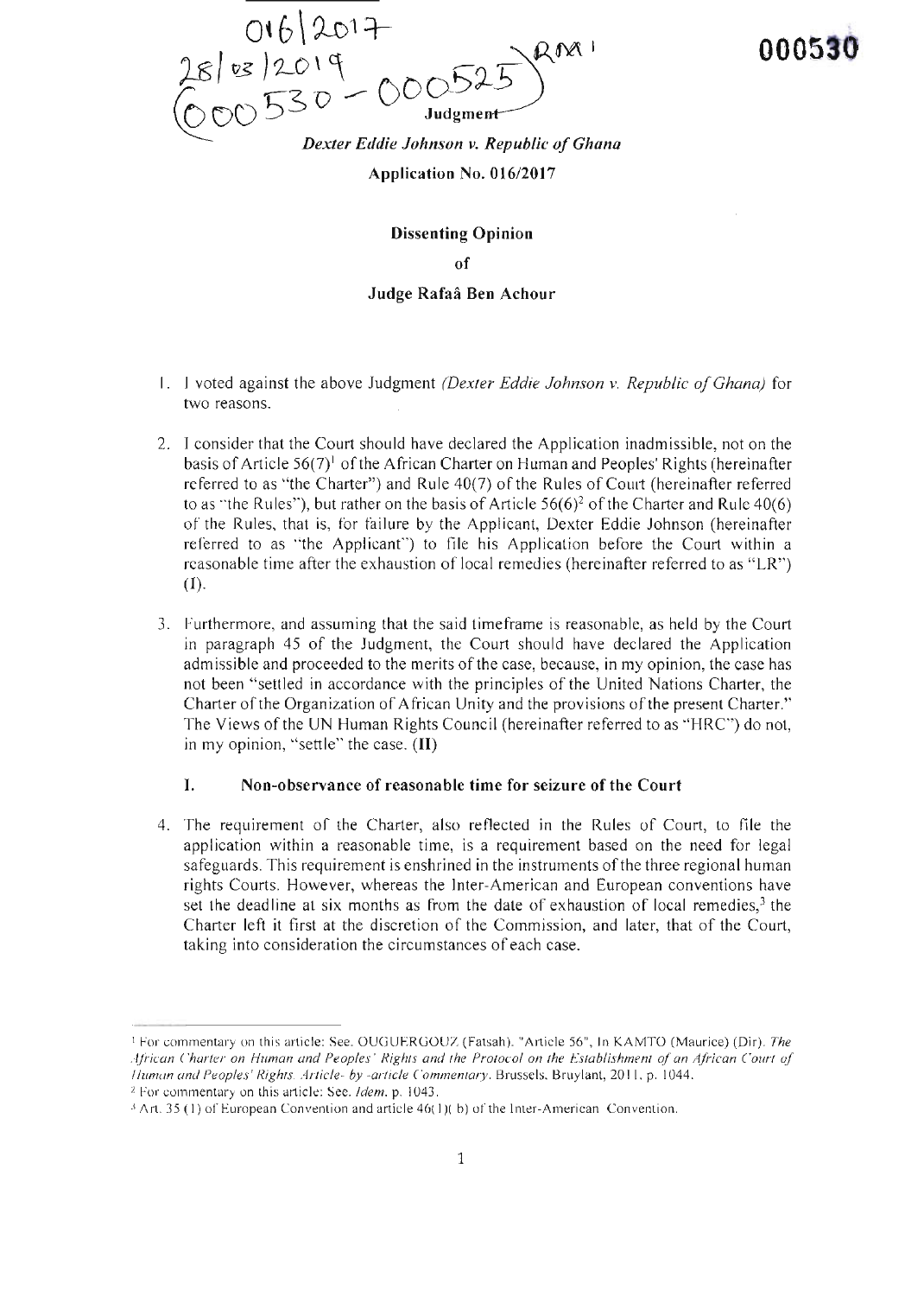- 5. It should be recalled that, in the instant case, the Application was brought before the Court on 26 May 2017, whereas the Supreme Court of Ghana, the apex court of the Ghanaian judicial system, delivered its final judgment, dismissing the Applicant's appeal and upholding the death sentence imposed on him on  $16$  March  $2011<sup>4</sup>$ . Thus, a period of six years and two months elapsed between the date of delivery of the Judgment of the Supreme Court of Chana and the fiting of the Application before the Court. Are there any objective and subjective justifications for such a delay?
- 6. l he Court did not even try to justify the Applicant's delay in tiling his Application. [t glanced through. and without the slightest analysis, all the admissibility requirements enumerated in Articles 56 (from  $\S$  1 to  $\S$  6) of the Charter and 40 (from  $\S$  1 to  $\S$  6) of the Rules. The Court dealt with the six grounds of inadmissibility in one lump, noting "that the Application discloses the identity of the Applicant; is compatible with the Constitutive Act ofthe AU and the Charter because it invites the Court to determine whether the Respondent State meets its obligations to protect the Applicant's rights enshrined in the Charter; is not written in disparaging or insulting language directed at the Respondent State and its institutions or the African Union; is not based exclusively on news disseminated through mass media; and was sent after the Applicant exhausted local remedies since the Applicant's appeal was dismissed by the Supreme Court, which is the highest appellate court in the Respondent State; and was also filed with this Court within a reasonable time after the exhaustion oflocal remedies". Accordingly, "the Court [found] that the Application meets the admissibility requirements under Article  $56(1)$  to  $56(6)$  of the Charter, which are reflected in Rule  $40(1)$  to  $40(6)$ ."
- 7. It is unfortunate that, in dealing with such an important issue, the Court simply states that "[...] and was also filed with this Court within a reasonable time." Thus, the Court turns a blind eye to the time taken by the Applicant to bring his application before it and provides no justification, from this point of view, for the admissibility of the Application.
- 8. However, the Court substantiated its stance, albeit cursorily, with respect to other grounds of admissibility of the Application. Such was the case when it talked of the Application being compatible with the Constitutive Act of the AU and the Charter because, according to the Court, the Application "invites the Court to detcrmine whether the Respondent State meets its obligations to protect the Applicant's rights enshrined in the Charter". Similarly, as regards the exhaustion of local remedies, the Court notes that "the Applicant's appeal was dismissed by the Supreme Court, which is the highest appellate court in the Respondent State". Yet no justification is given, no matter how brief, with respect to "reasonable time".
- 9. The fact that the Respondent State did not raise any objection to admissibility is no justification for such a quick glance, reduced in just one sentence, through six admissibility requirements that the Court has a duty to analyse . The Court seems to have been in a hurry to dwell only on one requirement, namely the one provided for in Articles  $56(7)$  of the Charter and  $40(7)$  of the Rules.

<sup>&</sup>lt;sup>4</sup> Judgment, Para. 26.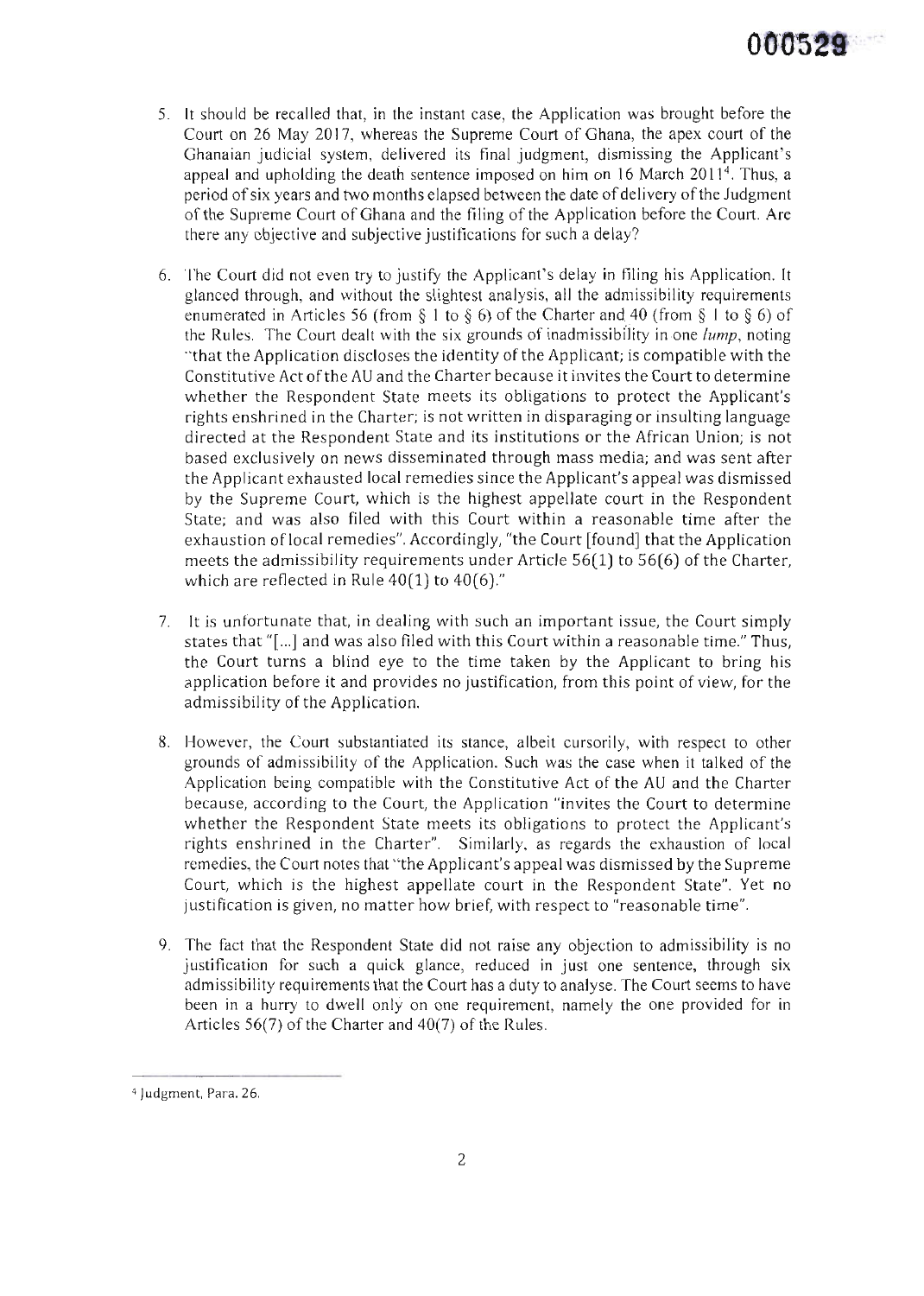- 10. Ilorvcver. it would have been of utmost importancc, for the propef"administration of justice and in compliance with the Protocol and the Rules, for the Court to focus more on the issue of timeframe, as it has always done in its settled jurisprudence.
- II. In other cases, however, where the timeframes for bringing an application were shorter, the Court had always analyzed the reasons which could have prevented the applicants from being more diligent in respect of the "reasonable time".
- 12. Indeed, in its settled jurisprudence, the Court has always been very sensitive to the personal circumstances of the applicants (indigence, illiteracy, detention, extraordinary or non-judicial remedies, etc.), and has always shown great flexibility in computing reasonable timeframe.<sup>5</sup>
- 13. The Court has always had to rule, and very rightly so, on a case-by-case basis, in order not to be stuck in a very rigid and strict arithmetical consideration.<sup>6</sup> In Warema Wanganko Werema and Waisiri Wanganko Warema of 7 December 2018, the Court considered 5 years and 5 months as a reasonable timeframe. It, however, justified its generosity in the following words: "The Court further notes that the Application was filed on 2 October 2015, that is, after five  $(5)$  years and five  $(5)$  months from the date of the deposit of the said declaration. In the intervening period, the applicants attempted to use the review procedure at the Court of Appeal, but their application for review was dismissed on l9 March 2015 as having been flled out of time. In this regard, the key issue for determination is whether the five  $(5)$  years and five  $(5)$  months' time within which the Applicants could have filed their Application before the Court is reasonable."<sup>7</sup> The Court further noted that "the Applicants do not invoke any particular reason as to why it took five  $(5)$  years and five  $(5)$  months to seize this Court after they had the opportunity to do so, the Respondent having deposited the declaration envisaged under the Protocol, allowing them to directly file cases beforc the Court. Nonetheless, although they were not required to pursue it, the Applicants chose to exhaust the abovementioned review procedure at the Court of Appeal. It is evident from the record that the five  $(5)$  years and five  $(5)$  months delay in filing the Application was due to the fact that the Applicants were awaiting the outcome of the [review proceedings] and at the time they seized this court, it was only about six (6) months that had elapsed after their request for review was dismissed for filing out of time."<sup>8</sup>
- 14. Whereas this is the first time that it has been seized of a case within a timeframe of six years and two months after the exhaustion of local remedies, the Court now pushes its liberalism to the point of emptying the "reasonable time" requirement of all its content, thus opening the door to legal insecurity, which the Charter and the Rules seek to prevent. The Court's total silence on such an issue of public order leaves the litigation open-ended. ln allowing a period as long as six years and two months without

Comingersoll S.A. v. Portugal, Application No. 3532/97, Grand Chamber, 6 April 2000.

<sup>&</sup>lt;sup>5</sup> The European Court of Human Rights, though bound to respect the six months timeline, also stated: "The reasonableness of the length of proceedings is to be determined in the light of the circumstances of the case and with reference to the criteria laid down in the Court's case-law, in particular the complexity of the case, the conduct of the applicant and of the relevant authorities, and what was at stake for the applicant in the dispute." Judgment,

<sup>&</sup>lt;sup>6</sup> In Zongo & Others v. Burkinu Faso, the Court stated: "The reasonableness of timelines for referral of cases to the Court depends on the circumstances of each case and must be determined on a case-by-case basis". Preliminary Objections, Application ..., 21 June 2013, para. 121.

<sup>&</sup>lt;sup>7</sup> Judgment, para. 48.

<sup>&</sup>lt;sup>8</sup> Judgment, para. 49.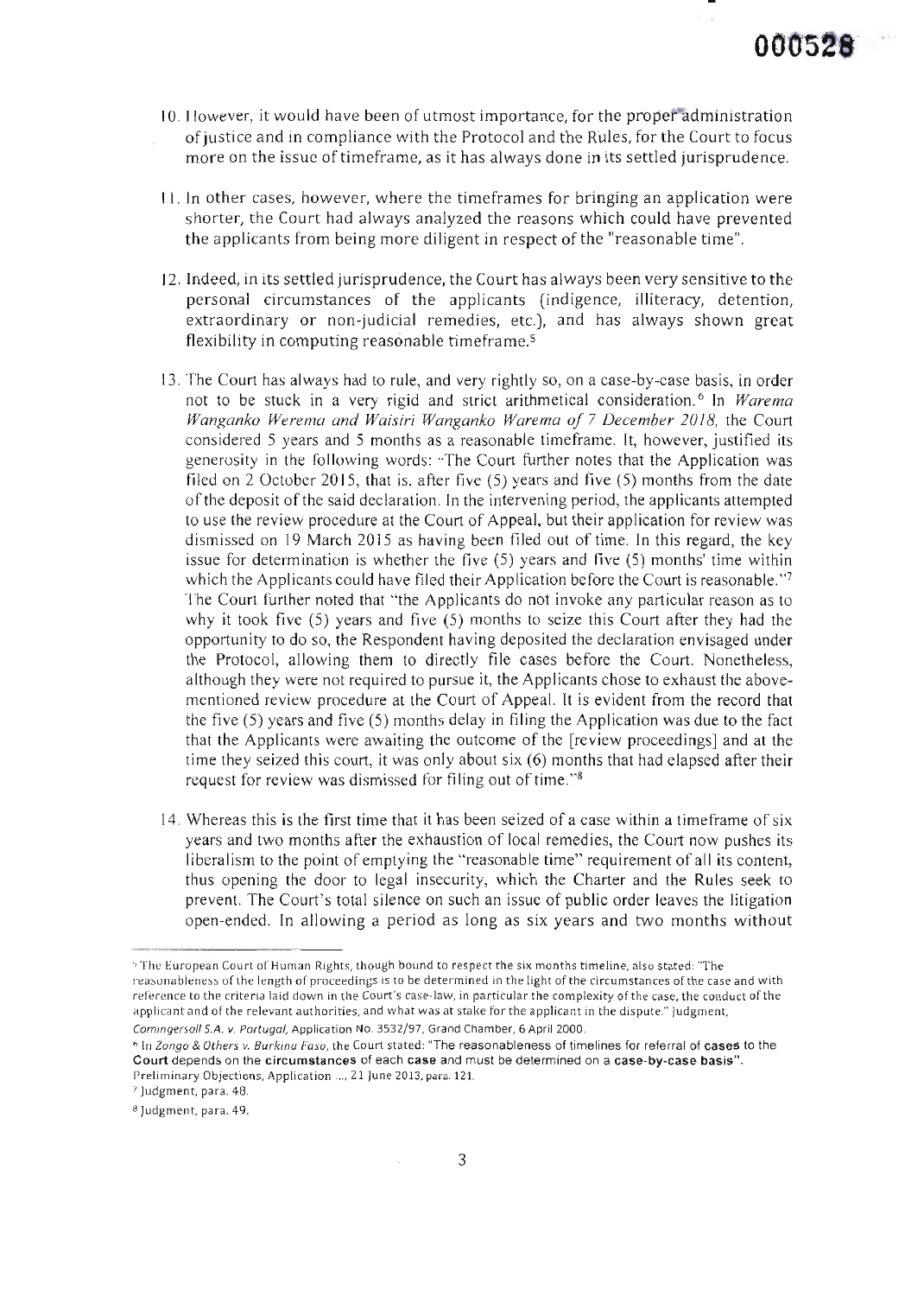conclusive factual reasons, the Court has gone too far beyond the margin, thereby denying Article 56 (61 ofthe Charter and Rule 40 (6) ofthe Rules of Procedure any meaningful effect. It has widely opened a door that will be very difficult for it to closc and, morcover, this would not encourage States to make the Declaration accepting the competence of the Courts to receive petitions from individuals and NGOs, pursuant to Article 34(6) of the Protocol.

- 15. In the instant case, it should be noted that the Applicant did not hasten to seize the Court. He waited until 26 May 2017 to do so. Throughout this period, he spent time seeking other remedies internally (request for presidential pardon)<sup>9</sup> and before an international tribunal (The Human Rights Committee), which are not considered by the African Court as remedies that had to be exhausted. This is clearly pointed out in paragraph 57 of the Judgment.
- 16. According to the Court's settled case-law, the request for presidential pardon is not considered as an LR to be exhausted by the applicants. Consequently, the date on which the request for pardon was denied cannot be considered as a starting point for the calculation of the time limit for bringing an application before the African Court. In its judgment of 3 June 2016, in Mohamed Abubakari v. United Republic of Tanzania, the Court held that "the remedies that must be exhausted [by the Applicants] are ordinary judicial remedies". Obviously, the request for presidential pardon does not fall into this category.
- 17. Similarly, recourse to an international. univcrsal or regional judicial or non-judicial body cannot constitute an LR. lt is by definition an external remedy whose admissibility is predicated upon the exhaustion of LRs. ln its Views, on 27 of March 2014, the CDR noted that [Thc Committee has ascertained, as it is required to do in accordance with the provisions of article  $5(2)(a)$  of the Optional Protocol, that the same question was not under consideration before another international body for purposes of invcstigation or setllement. lt notes thal domestic remedies have been exhausted. The State Party has not challenged this finding. The requirements set forth in Article  $5(2)(a)$ of the Optional Protocol are therefore fulfilled.]
- 18. ln fact, the Applicant, weary ofthe dilatory tactics ofthe Respondent State, decided to seize this Court six years and two months after the delivery of the Supreme Court judgment dismissing his appeal and upholding his sentence, and more than four years later, the Views of the HRC. For this Court, all these facts are of no moment!

<sup>&#</sup>x27;)'lhe Republic ofGhana is one ofthe 29 States that respected the moratorium on executions. In case ofa death penalry, it is customary to seek a presidential pardon.

The President of Ghana has always commuted death penalties to life imprisonment. Thus, in 2009, the outgoing President of Ghana, John Agyekum Kufuor, commuted the penalties of all those who had been sentenced to death to life imprisonment, or to an imprisonment term of twenty years for those who had spent a decade on death row. In the same vein, those who had received a death penalty but had fallen seriously ill were released following a medical report to that effect. We have no information as to whether Applicant Dexter Eddie lohnson benefitted from such a measure.

https://www.pethedemort.org/document/3481 (irace\_presidentielle\_Ghana\_condumnes\_mort

Also. in 2014, on the occasion of the 54th anniversary of the Republic of Ghana, President John Dramani Mahama commuted the death penalties of 21 inmates to life imprisonment.

https://www.peinedemort.org/document/7564/grace\_presidentielle\_commue\_peines\_21\_condamnes\_mort\_Ghung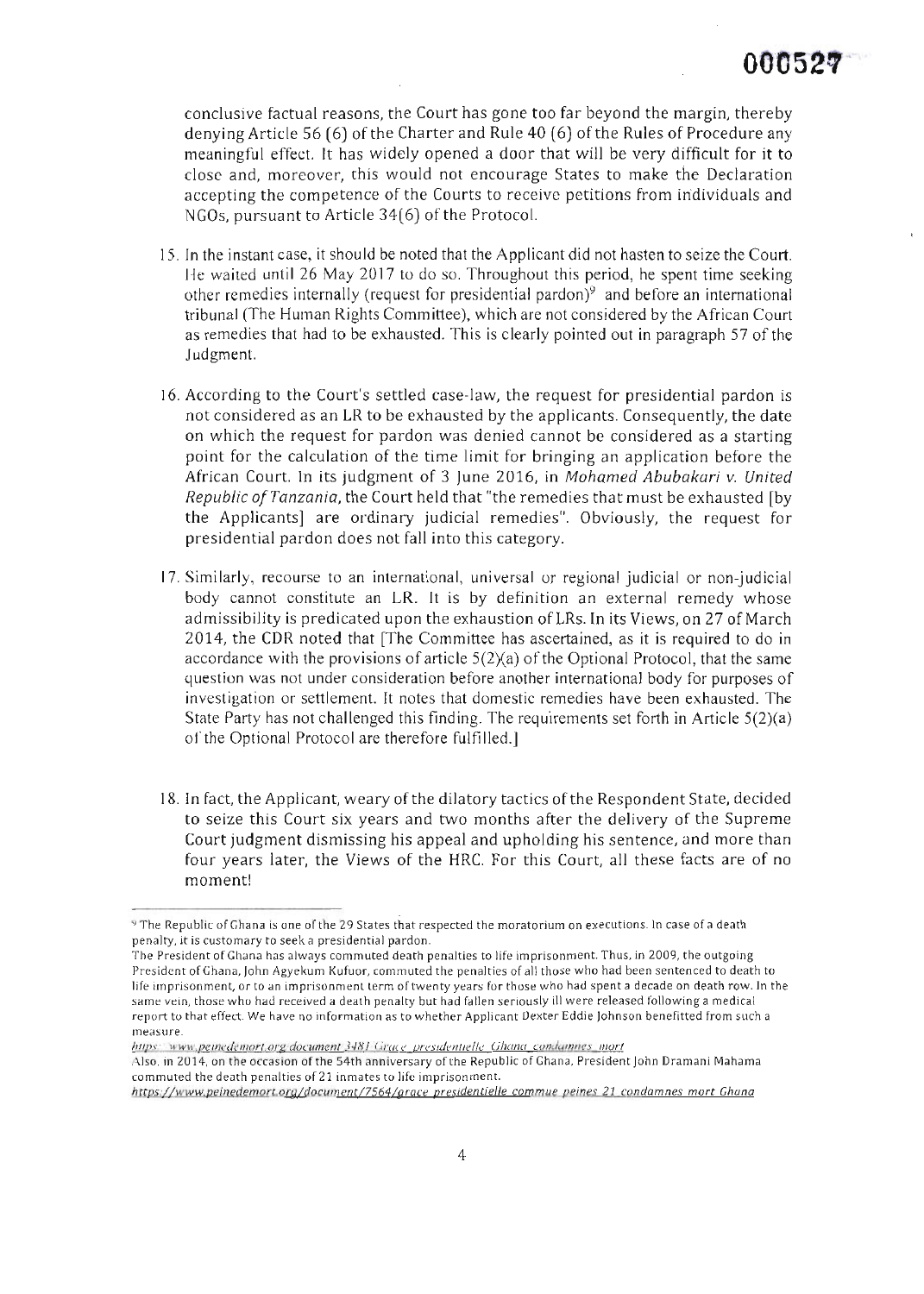19. In my opinion, not only does the six years and two months' timeframe for bringing an application before the Court exceed all the reasonable time limits, but that fact also deserved to be noted. Until this Judgment, never had the African Court stretched its indulgence to such limits and never had it dealt with an issue in such a rapid and uncontested manner.

### II. Settlement of the case by the Human Rights Committee

- 20. Just like Article 56 (6) of the Charter and Rule 40 (6) of the Rules, Article 56 (7) and Rule 40 (7) of the Rules are aimed at preserving judicial safeguards by ensuring that a case of human rights violation is not considered by several international courts at the same time. Pursuant to these Articles and Rules, for an application to be admissible, it must "not raise any matter or issues previously settled by the parties in accordance with the principles of the Charter of the United Nations, the Constitutive Act of the African Union, the provisions of the Charter or any legal instrument of the African Union". These articles and Rules fail to mention cases where the principle of "*non bis in idem*" has to apply. It simply presents a laconic formula which refers to the principles of the UN Charter.
- 21. Considering the deadline of six years and two months as reasonable, the Court declared the Application admissible pursuant to Article 56 (7) of the Charter and Rule 40 (7) of the Rules. It held that the case has been settled "in accordance with either the principles of the Charter of the United Nations or the Charter of the Organization of African Unity or the provisions of the present Charter." In making such a finding (the HRC's settlement of the case), the Court refers to *Gombert v. Côte d'Ivoire* of 22 March 2018 in which it stated that: "The Court also notes that the notion of "settlement" implies the convergence ofthree major conditions: (i) the identity of the parties; (ii) identiry of the applications or their supplementary or alternative nature or whether the case flows from a request made in the initial casc; and (iii) the existence of a first decision on the merits."<sup>10</sup>
- 22. ln the instant case, in scrutinising the said three conditions, the Court failed to note that the *Gombert* case was settled by a sub-regional judicial body, namely, the Community Court of Justice of the Economic Community of West African States (ECOWAS), whereas the Dexter case was before a quasi-judicial body, the HRC, whose "decisions" do not constitute res judicata.
- 23. In my opinion, the case has not been "settled" by the HRC. The findings made by the HRC are legally called "Views." As the name suggests, the Views of the HRC merely "note," "observe," "identify" a situation of human rights violations contrary to the lnternational Covenant on Civiland Political Rights. This explains why the Committee uses diplomatic and non-authoritative language at the end of its decision. in that it "requests the Respondent State to file, within 180 days, information about the measures taken to give effect to its views, and also *requests* the Respondent State to publish the HRC's Views and have them widely disseminated in the Respondent State." The

<sup>&</sup>lt;sup>10</sup> Judgment, Para. 48.